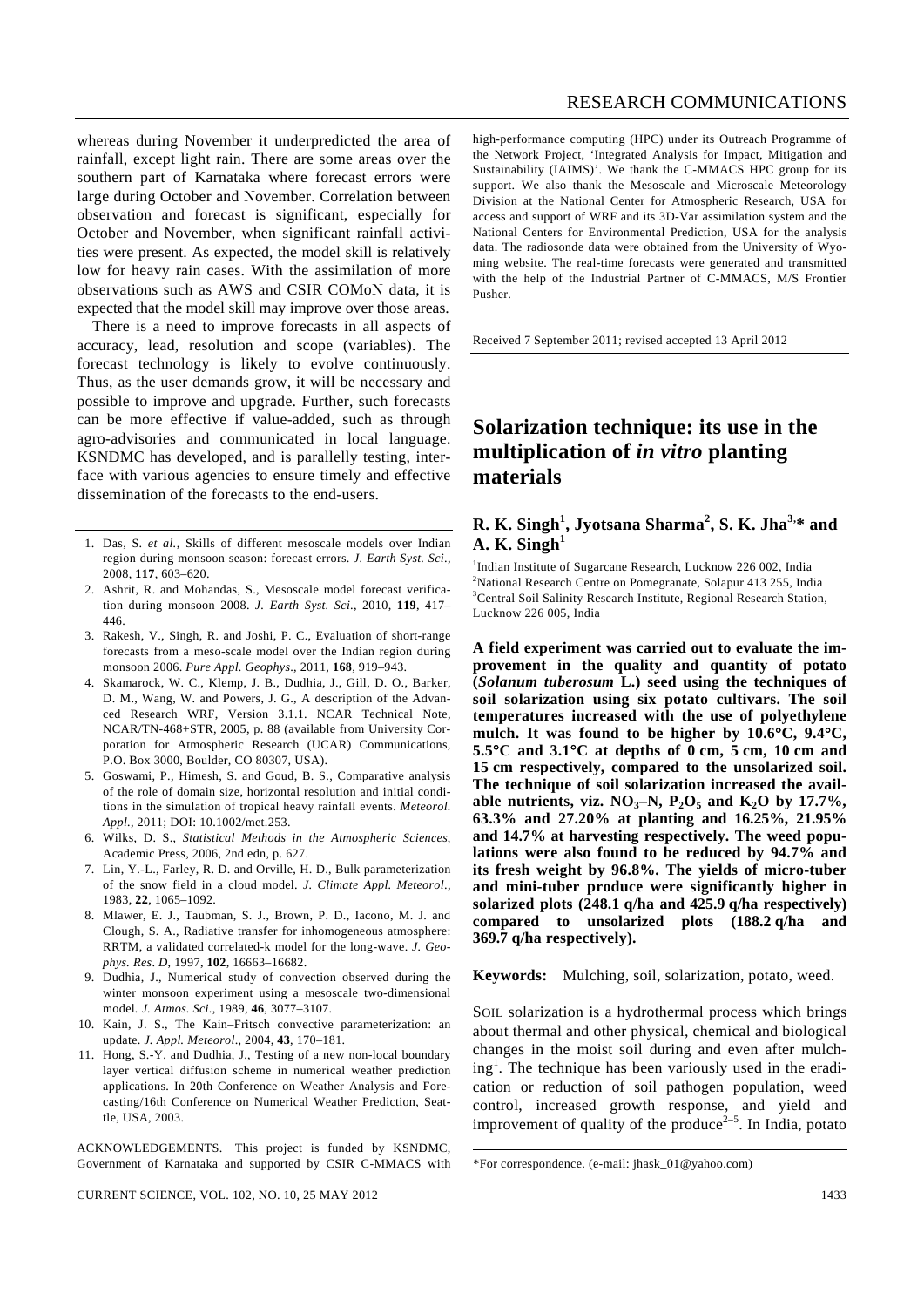## RESEARCH COMMUNICATIONS

| Variety                | Emergence of<br>micro-tubers $(\%)$ |            |       | Yield of mini-tubers (q/ha) |            |       | Rate of multiplication of<br>micro-tubers (tubers/plant) |            |      |
|------------------------|-------------------------------------|------------|-------|-----------------------------|------------|-------|----------------------------------------------------------|------------|------|
|                        | SS                                  | <b>USS</b> | Mean  | SS                          | <b>USS</b> | Mean  | SS                                                       | <b>USS</b> | Mean |
| Kufri Ashoka           | 81.2                                | 78.8       | 80.00 | 325.9                       | 229.7      | 277.8 | 6.15                                                     | 6.03       | 6.09 |
| Kufri Badshah          | 62.0                                | 67.0       | 64.50 | 225.9                       | 166.7      | 196.3 | 5.93                                                     | 5.15       | 5.54 |
| Kufri Pukhraj          | 58.5                                | 54.0       | 56.25 | 285.2                       | 183.3      | 234.2 | 5.44                                                     | 5.04       | 5.24 |
| Kufri Surya            | 62.3                                | 52.0       | 57.15 | 226.6                       | 182.6      | 204.6 | 5.2                                                      | 5.0        | 5.10 |
| Kufri Jyoti            | 44.5                                | 41.6       | 43.05 | 219.4                       | 190.0      | 204.7 | 5.1                                                      | 5.2        | 5.15 |
| Kufri Chandramukhi     | 40.6                                | 33.5       | 37.05 | 205.6                       | 176.9      | 191.2 | 5.4                                                      | 5.3        | 5.35 |
| Mean                   | 58.2                                | 54.8       | 56.33 | 248.1                       | 188.2      | 218.1 | 5.54                                                     | 5.29       | 5.41 |
| $LSD(0.05)$ : Cultivar |                                     | 16.3       |       |                             | 29.4       |       |                                                          | 0.79       |      |
| SS/USS                 |                                     | NS.        |       |                             | 19.6       |       |                                                          | <b>NS</b>  |      |
| Interaction axb        |                                     | NS         |       |                             | 40         |       |                                                          | NS         |      |

**Table 1.** Effect of soil solarization on micro-tuber emergence, yield of mini-tuber and rate of multiplication

SS, Solarized soil; USS, Unsolarized soil; NS, Non-significant.

is being grown as a commercial crop in almost all the states under diversified agro-climatic conditions and ranks fifth in area as well as production in the world. With continuous increase in the area under potato cultivation, a proportional increase in seed requirement is envisaged in the future. Therefore, in order to have virus-free, healthy seed stocks of potato in the country, the integration of rapid multiplication technique is highly desirable and urgently needed to fulfil domestic requirements and export. Keeping in view the above facts, an experiment was conducted to study the response of soil solarization on weeds, soil pathogens and productivity of micro- and mini-tuber crop.

 A field experiment was carried out at the Central Potato Research Station, Jalandhar, for two crop seasons. The micro- and mini-tubers of six cultivars (Table 1) were raised to produce mini-tubers and breeder's seed of potato respectively, in solarized and unsolarized plots. Raised beds of size  $1.5 \text{ m} \times 1.5 \text{ m}$  for micro-tubers in an insect-proof net-house (net used from planting to harvesting), and  $3 \text{ m} \times 2.4 \text{ m}$  for mini-tubers in the open fields, were prepared prior to the solarization and pre-irrigated 48 h before mulching. Beds for solarization treatment were then covered with 50–75 μm thick, transparent linear, low-density polyethylene sheets for 4 weeks in June. The sheets were spread by taking care that there was no air trapped inside them, and then the borders of the sheets were buried about half foot under the soil to secure the sheets in place. The unsolarized beds were left bare during the period. Treatments were replicated thrice in randomized block design. Mercury thermometers were used to record the soil temperatures at 0 cm (surface), 5 cm, 10 cm and 15 cm soil depths in both solarized and unsolarized plots between 13.30 and 14.30 h every day (both years). The weekly maximum ambient temperatures during the period of solarization (15 May–15 June) were 38.5°C, 39.3°C, 40.3°C and 37.2°C in the first, second, third and fourth week respectively, with a mean of 38.8°C. At the end of solarization period, the polyethylene sheets were removed from the soil surface.

 The micro-tubers were collected from the Department of Biotechnology, Central Potato Research Institute, Shimla, where these are produced under aseptic conditions through meristematic culture. Pre-sprouted (100 nos) micro-tubers of each cultivar were planted on each bed considering row–row and plant–plant spacing of 15 cm in each case. After planting, the beds were irrigated using sprinkler irrigation at an interval of 1–2 days up to earthing up. Thereafter, the interval of sprinkler irrigation was increased to 5–6 days and furrow irrigation was started at an interval of 10–12 days. The mini-tubers (60 nos) of each cultivar were planted on each bed with a row–row spacing of 60 cm, whereas plant–plant spacing was maintained at 20 cm on the ridges. All recommended cultural practices and plant protection measures were followed for both the crops. Soil samples taken at planting and at harvest were analysed for nitrate nitrogen  $(NO<sub>3</sub>–$ N), available  $P_2O_5$  and  $K_2O$  following standard procedures<sup>6</sup>. Haulms were pulled according to the recommended seed plot technique. Data were recorded on various parameters and statistically analysed. The rate of multiplication of the micro-tubers and mini-tubers was computed as follows:

Number of tubers/plant = Total number of tubers on each beds/number of plants.

Emergence of micro-tubers and mini-tubers was not significantly affected by solarization (Table 1). Emergence of micro-tuber crop was 58.2% and 54.8% in solarized and unsolarized soil treatments respectively, whereas in minituber crop it was 100% in both the treatments. However, the varietal differences in emergence of micro-tuber crop were significantly higher in Kufri Ashoka (80.5%) and lowest (37.05%) in Kufri Chandramukhi. On an average 48% of the yield of mini-tubers was recorded due to soil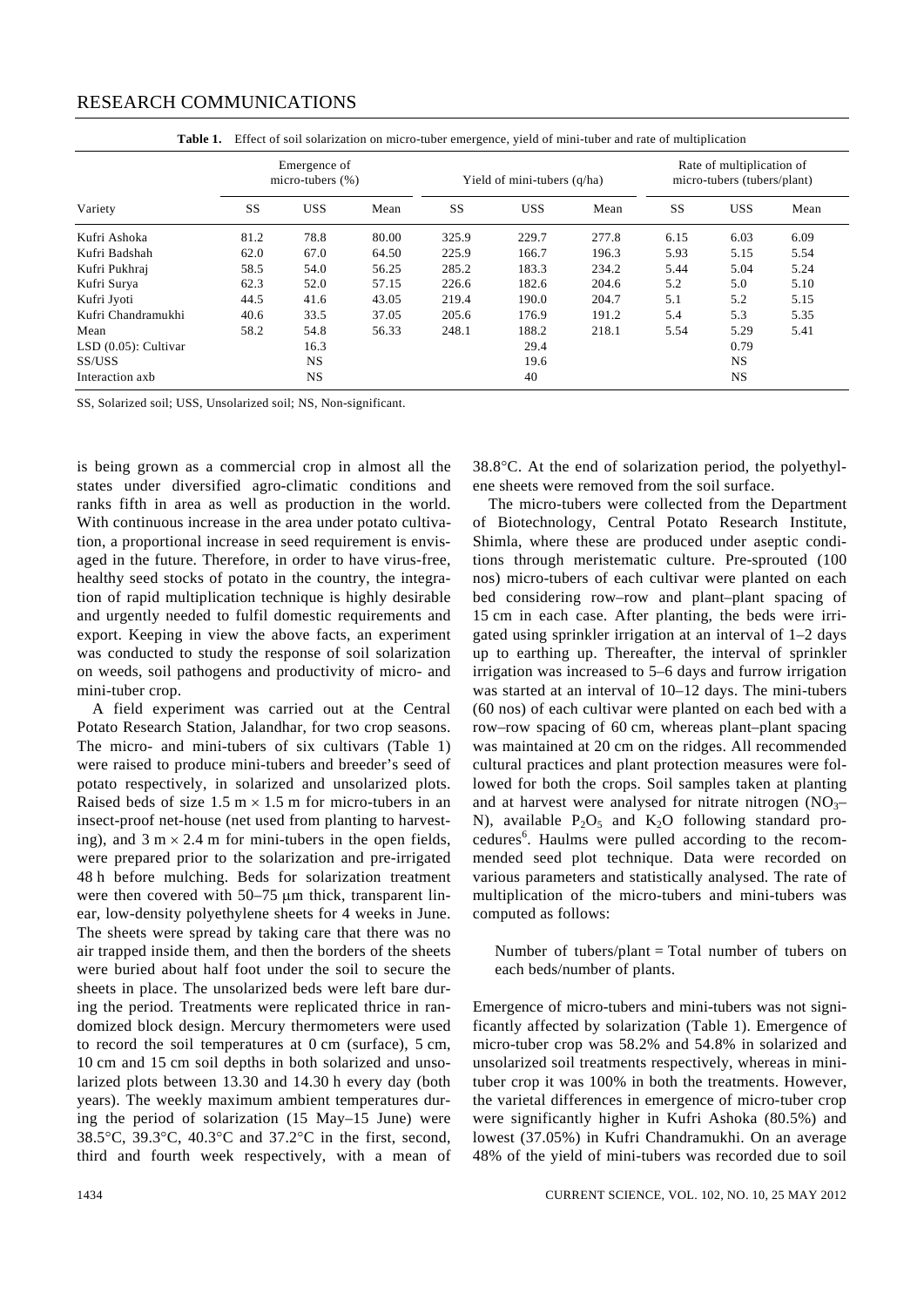

**Figure 1.** Weekly mean maximum soil temperature (°C) in solarized and unsolarized soil at different soil depths in the four (first to fourth) weeks of June.

|            |           | Available nutrients in soil (in ppm) |           |             |                                                                                       |             |  |
|------------|-----------|--------------------------------------|-----------|-------------|---------------------------------------------------------------------------------------|-------------|--|
| Nutrient   |           | Planting                             |           | Harvesting  | Percentage of reduction in available<br>nutrients in soil from planting to harvesting |             |  |
|            | Solarized | Unsolarized                          | Solarized | Unsolarized | Solarized                                                                             | Unsolarized |  |
| $NO_{3}-N$ | 312       | 195                                  | 118.0     | 101.5       | 62.17                                                                                 | 47.90       |  |
| $K_2O$     | 186       | 114                                  | 100       | 82.0        | 46.20                                                                                 | 28.10       |  |
| $P_2O_5$   | 89        | 70                                   | 39.0      | 34.0        | 56.18                                                                                 | 51.40       |  |

**Table 2.** Soil nutrients as influenced by soil solarization

solarization. The mean yield of mini-tuber Kufri Ashoka (277.8 q/ha) was highest and of Kufri Chandramukhi was the least (191.24 q/ha). The highest yield of Kufri Ashoka was mainly due to early and higher emergence of microtubers and early duration cultivars (80–85 days) compared to Kufri Badshah (120–130 days), a late bulking variety<sup>7</sup>. Significant increase  $(64.2%)$  in micro-tuber produce of Kufri Badshah due to solarization has been reported earlier<sup>8</sup>. Soil solarization did not significantly affect the rate of multiplication of micro-tuber produce, which was highest in Kufri Ashoka (6.09) and least in Kufri Surya (5.10).

 The average weekly maximum temperature at all the soil depths was higher in solarized plots compared to unsolarized plots (Figure 1). The mean maximum soil temperatures recorded under the plastic mulch were 53.3°C, 50.5°C, 44.0°C and 38.6°C at the soil depths of 0 cm, 5 cm, 10 cm and 15 cm respectively. The soil temperatures under solarization were found to be higher by 10.6°C, 9.4°C, 5.5°C and 3.1°C at the respective depths compared to the unsolarized soil. Solarization has the potential to raise the soil temperature under the tarp by  $8-12^{\circ}$ C over unfilmed control<sup>9,10</sup>. The higher temperature under the mulch can be attributed to the maximum transmittance of incoming short-wave radiation.

Soil nutrients (N, P and K) were influenced by soil solarization both at the time of planting as well as harvesting (Table 2). The increase in available nutrients was 17.7% N, 63.2% P and 27.14% K at planting and 16.25% N, 21.9% P and 14.7% K at harvesting due to solarization. The increase in N and P due to soil solarization has also been reported by earlier investigators<sup>2</sup>. The reduction in available K<sub>2</sub>O (64.4%) and NO<sub>3</sub>–N (29.79%) was higher in solarized soil as compared to unsolarized soil during the potato growth period. This could partially be due to increase in potash solubilizers and nitrifying microorganisms in the solarized soil, as solarization increases thermo-tolerant microfauna in the soil<sup>2</sup>, most of which are beneficial – the bioagents, nutrient solubilizers and nitrifiers $11$ . This would result in more numbers and bulking of potato tubers and with higher tuber yield.

 Production of breeder's seed from mini-tuber crop was significantly affected with solarization in all the six tested varieties. An average increase in yield due to soil solarization was 15.20% (Table 3) and the highest increase of 21.6% was recorded in Kufri Ashoka. A significant increase in the yield of potato mini-tuber crop in solarized plots has been reported<sup>2,7</sup>, which recorded a significant increase in potato tuber yield with solarization under the conventional method of propagation. The rate of multiplication of mini-tuber produce in solarized and unsolarized soil did not differ significantly among cultivars. The mean rate of multiplication was significantly highest in Kufri Ashoka (11.41 times) followed closely by Kufri Pukhraj (10.45), whereas it was significantly lowest in Kufri Badshah (8.46), Kufri Chandramukhi (8.35), Kufri Surya (8.10) and Kufri Jyoti (7.70).